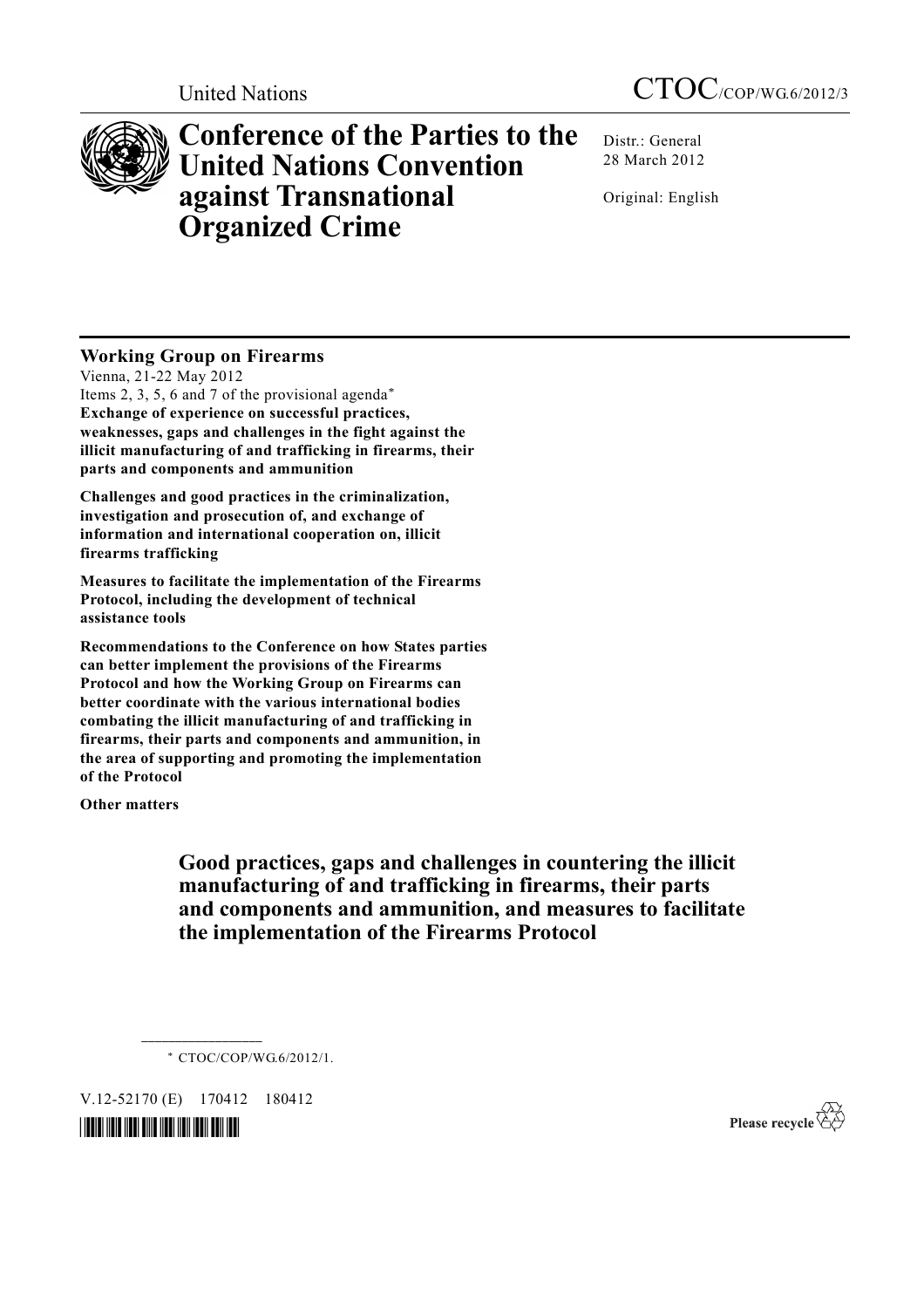## **Note by the Secretariat**\*\*

## **I. Introduction**

1. The international community has, on a number of occasions, highlighted the risks posed by excessive and uncontrolled accumulation and spread of firearms to peace and security. It has, in addition, expressed its grave concern that this multi-dimensional and complex threat continues to fuel crime and insecurity in various regions in the world, exacerbating existing conflicts and undermining peacebuilding.

2. In its resolution 5/4, the Conference of the Parties to the United Nations Convention against Transnational Organized Crime expressed concern regarding the increased levels of harm and violence that transnational criminal organizations generate in some regions of the world as a result of the illicit manufacturing of and trafficking in firearms, their parts and components and ammunition. It also noted that the Organized Crime Convention and its supplementary Protocol against the Illicit Manufacturing of and Trafficking in Firearms, Their Parts and Components and Ammunition1 were the principal global instruments to combat these phenomena.

3. The Conference urged States to consider becoming party to the Protocol and invited State parties to harmonize their national legislation and to develop programmes of action to implement the Protocol. States were also requested to consider the adoption or strengthening of comprehensive and efficient measures to counter the illicit manufacturing of and trafficking in firearms, their parts and components and ammunition and to afford each other the broadest possible bilateral, regional and international cooperation so as to facilitate the tracing of firearms and the investigation and prosecution of firearms-related offences, in conformity with their national laws.

4. The Conference also decided to establish an open-ended intergovernmental working group on firearms, to facilitate the implementation of the Firearms Protocol through the exchange of experience and practices among experts and practitioners in this area, including by contributing to the identification of successful practices, weaknesses, gaps and challenges, as well as priority issues and topics of relevance, in the fight against trafficking in firearms; and to make recommendations to the Conference on how States parties can better implement the provisions of the Firearms Protocol.

5. The present report has been prepared pursuant to resolution 5/4, which requested the Secretariat to inform the working group, inter alia, about best practices to prevent and combat the illicit manufacturing of and trafficking in firearms, their parts and components and ammunition.

**\_\_\_\_\_\_\_\_\_\_\_\_\_\_\_\_\_\_** 

<sup>\*\*</sup> The report was submitted late owing to the late receipt of information from the substantive office.

<sup>1</sup> United Nations, *Treaty Series*, vol. 2326, No. 39574.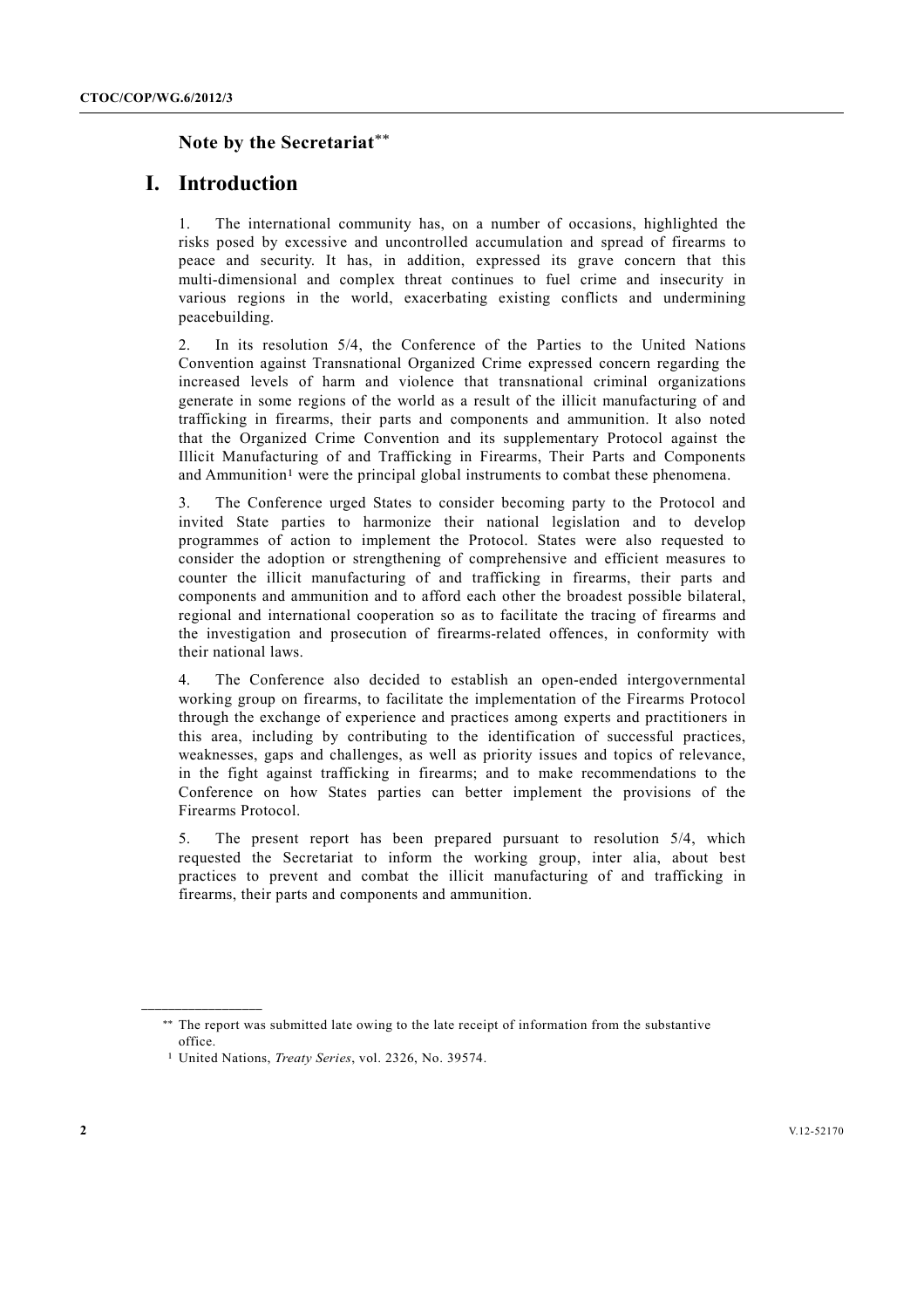# **II. Gaps and challenges in countering the illicit manufacturing of and trafficking in firearms, their parts and components and ammunition**

6. Over the past decade, the international community has taken decisive steps to address the problems of illicit manufacturing, trafficking and misuse of firearms and their impact on crime and security. Despite a growing level of response, such problems continue to persist, aggravated by increased links to transnational organized crime and terrorism.

7. The Firearms Protocol is the first global legally binding instrument that provides States with a framework to control and regulate licit arms and arms flows, prevent their diversion into the illegal circuit and facilitate the investigation and prosecution of related offences by the following means:

 (a) Preventive and security measures establishing appropriate marking and record-keeping systems and a strict transfer control regime based on Government authorizations/licensing for import, export and transit, in order to facilitate traceability throughout the lifetime of firearms, their parts and components and ammunition;

 (b) Criminal provisions establishing specific offences and measures to prevent the diversion of arms into the illegal circuit, providing for the seizure and confiscation, deactivation and destruction of firearms, and provisions aimed at facilitating criminal investigations and prosecutions;

 (c) International cooperation in criminal matters, which enhances cooperation including in the areas of tracing of firearms and border control as well as law enforcement cooperation through the exchange of information and expertise and joint investigative teams.

8. Despite efforts undertaken by States at the regional, subregional and national levels to implement the Firearms Protocol, difficulties often continue to arise in countering illicit manufacturing of and trafficking in firearms and in giving effect to the Protocol provisions. The present reports describes some of the most common challenges encountered by States, as well as good practices related to the implementation of some specific Protocol provisions. The report does not provide an exhaustive account of gaps, challenges and good practices. Rather it aims to provide a broad perspective for inputs to the discussions of the working group. The information on the challenges contained in this section has been compiled by UNODC in the course of providing assistance to States and during informal discussions with State parties.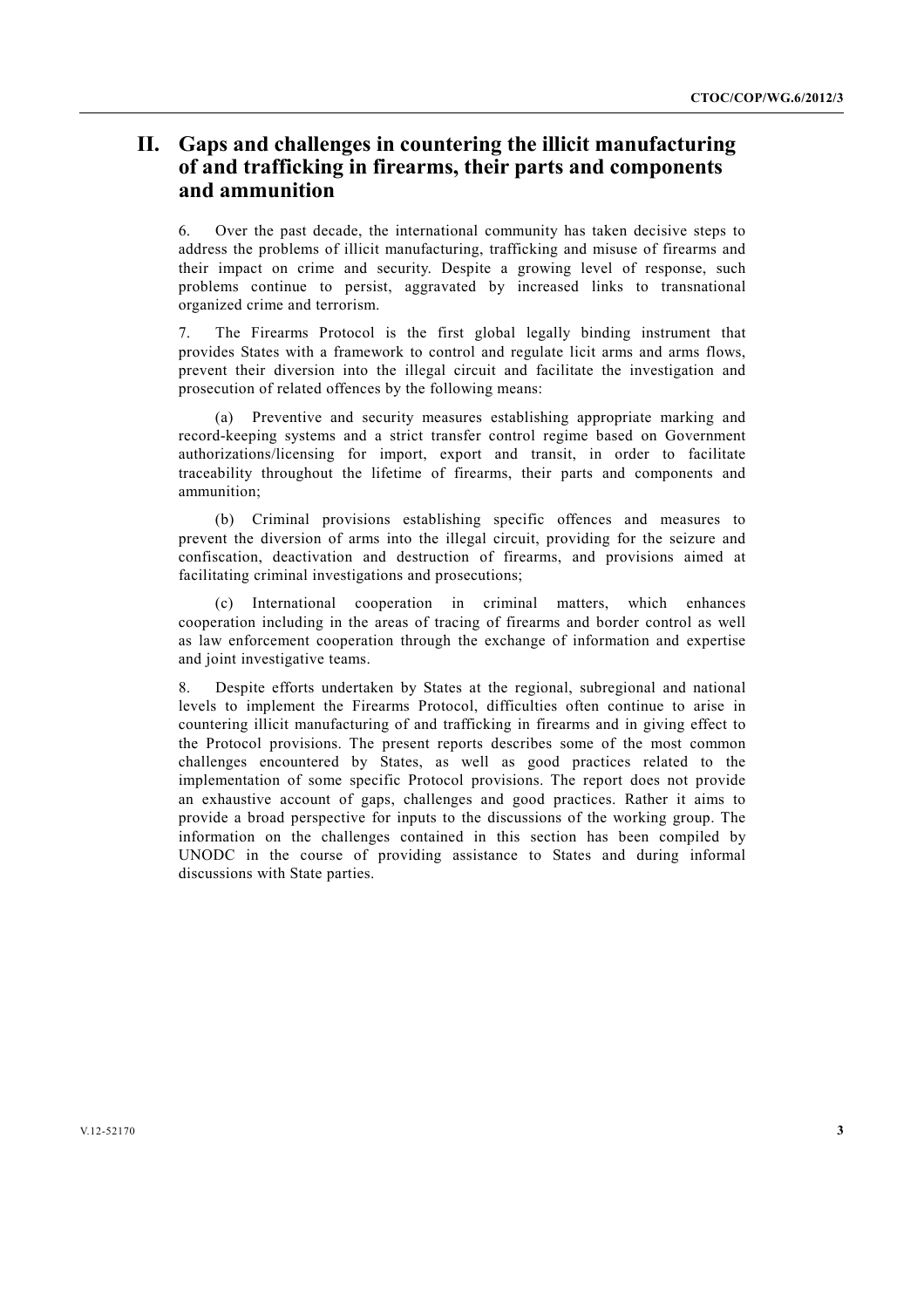# **A. Multiple legal instruments**

9. The international community has adopted multiple international and regional instruments to counter illicit manufacturing of and trafficking in firearms<sup>2</sup> including new initiatives aimed at introducing greater controls over the arms trade. While this plurality of instruments reflects the complexity and multi-dimensional nature of the firearms challenge and the importance attached to it by Member States, it can also lead to lack of clarity and contradictions, especially when the relationship and the different contexts in which these instruments operate are not clear, and when their complementary and mutually reinforcing nature is not sufficiently explained to national decision makers.

10. The Firearms Protocol addresses the issue of illicit manufacturing and trafficking from the criminal justice angle, and provides for measures to deal with the transnational nature of the phenomenon and its links to organized crime. Other global and regional instruments, although covering similar topics, address the issue from a disarmament or development perspective and focus more on measures to reduce the accumulation, proliferation and misuse of firearms, than on bringing offenders to justice. The differences, beyond linguistic nuances, reflect substantively different, albeit also complementary, approaches to the same challenge.

11. This lack of clarity has sometimes led to the perception that such instruments are interchangeable, mutually exclusive and thus compete with each other. In fact, most of the 90 State parties to the Protocol also have concurrent obligations under other regional or global instruments. While international instruments can be compartmentalized according to institutional structures and the mandates of their governing bodies, however, domestic laws cannot be treated in such a manner. As a result, states are faced with the challenge of adopting an integrated approach and establishing a single coherent and comprehensive national firearms control regime that takes into account both the relevant instruments to which each State is party, as well as the different levels and dimensions of the firearms challenge.

**\_\_\_\_\_\_\_\_\_\_\_\_\_\_\_\_\_\_** 

<sup>2</sup> At the global level, the international community adopted in 2001, in parallel to the Firearms Protocol, the United Nations Programme of Action to Prevent, Combat and Eradicate the Illicit Trade in Small Arms and Light Weapons in All Its Aspects, followed in 2005 the International Instrument to Enable States to Identify and Trace, in a Timely and Reliable Manner, Illicit Small Arms and Light Weapons. These are complemented, at the regional level, by several instruments, such as the Inter-American Convention against the Illicit Manufacturing of and Trafficking in Firearms, Ammunition, Explosives, and Other Related Materials, the Southern African Development Community Protocol on the Control of Firearms, Ammunition and Other Related Materials in the Southern African Development Community Region, the Nairobi Protocol for the Prevention, Control and Reduction of Small Arms and Light Weapons in the Great Lakes Region and the Horn of Africa, the Economic Community of West African States Convention on Small Arms and Light Weapons, Their Ammunition and Other Related Materials and the Central African Convention on the Control of Small Arms and Light Weapons, Their Ammunition, Parts and Components That Can Be Used for Their Manufacture, Repair or Assembly (Kinshasa Convention).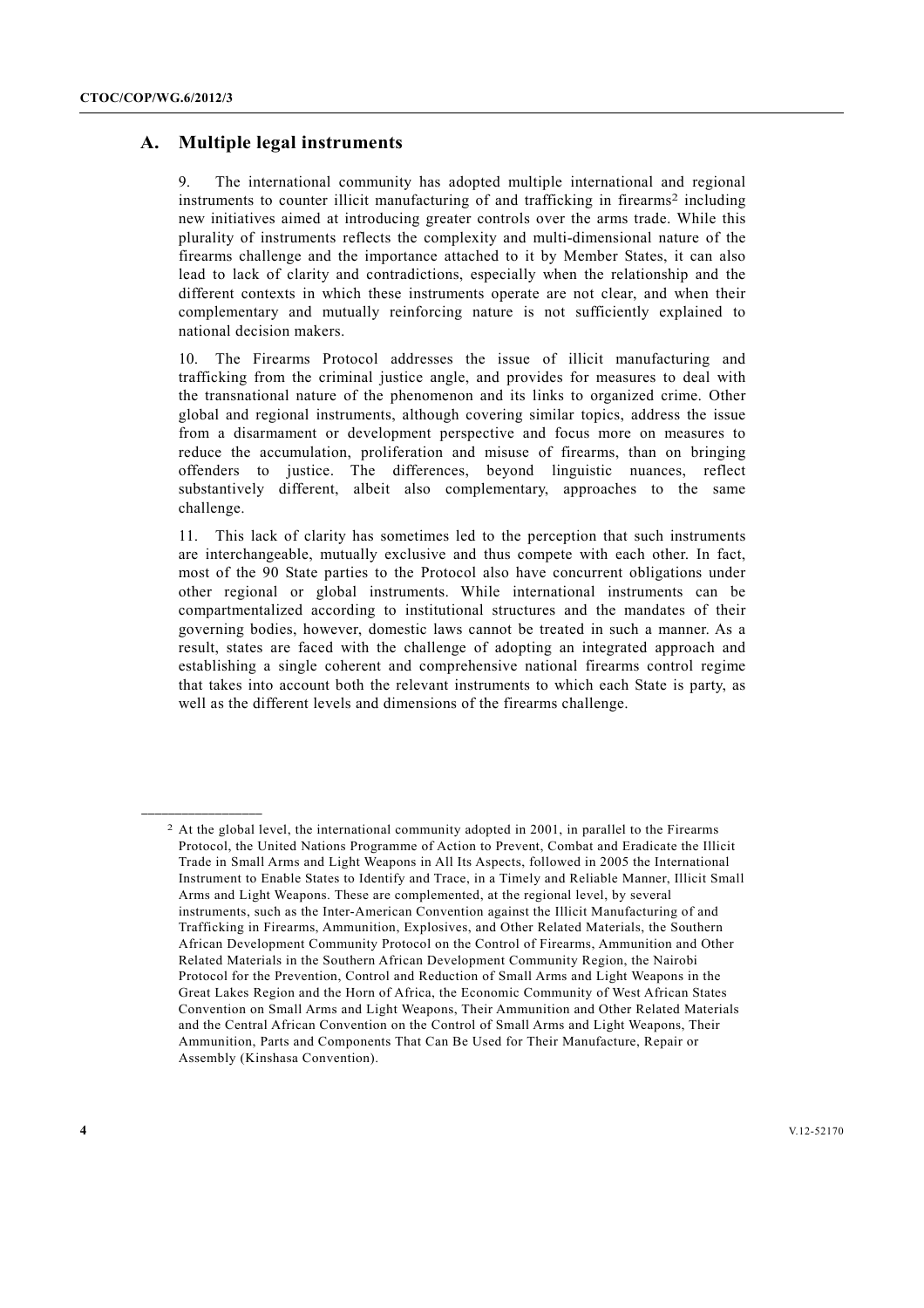# **B. Challenges in the adoption of adequate legislative frameworks**

12. Most countries have firearms legislation in place, and have made remarkable progress, in particular in integrating many of the provisions and requirements of the Firearms Protocol into their domestic law. Nonetheless there are still instances where efforts undertaken to establish comprehensive firearms control regimes have remained incomplete or lacked coherence, or addressed only certain elements of the United Nations Convention against Transnational Organized Crime and the Firearms Protocol. Often, countries present a relatively well developed regulatory framework for firearms, but lack sufficient criminal justice responses to ensure its enforcement and facilitate criminal investigation and prosecution of those who engage in illicit activities. The main challenges encompass carrying out a comprehensive analysis to identify the gaps both in substantive and procedural legal provisions, and adoption of a holistic approach when harmonizing domestic legislation with the provisions of the Firearms Protocol.

13. The timely review of domestic legislation is frequently constrained by the complexity of coordination among numerous national stakeholders. This is sometimes due to a lack of capacity to undertake and successfully implement the review process. There have also been instances when, although the review process has resulted in a comprehensive set of recommendations, they have not been thoroughly implemented. Another challenge is the difficulty in harmonizing the main legal acts on firearms control with the multitude of regulations and directives at national level due to the complexity of the subject matter. This has led to delays in the implementation of the Firearms Protocol provisions, notwithstanding that political will has been present throughout the process.

14. The need for tailored legislative assistance thus becomes of primary importance in assisting States parties in making a comprehensive review of their legislation and ensuring compliance with both the Firearms Protocol and the Organized Crime Convention. In doing so, one way of overcoming some of the above-mentioned challenges could be to support ongoing harmonization processes among States parties within the same region or subregion, as this would ensure the development of effective international and cross-regional cooperation measures.

# **C. Challenges in the adoption and implementation of regional and national strategies**

15. Many States have adopted national strategies and action plans to respond to their commitments under the international instruments in the area of firearms control by establishing national bodies for their implementation and identifying points of contact. The challenges often associated with this process stem from the lack of holistic programmes for the implementation of the strategies and action plans and the inability for the national bodies to reach high level of efficacy due to a lack of empowerment and resources.

16. Regional and national strategies and action plans require regular revisions or updates in order to ensure that the identified response remains active and leads to practical results. Often the response does not cover the whole spectrum of measures required to ensure the holistic approach to tackling this issue, such as the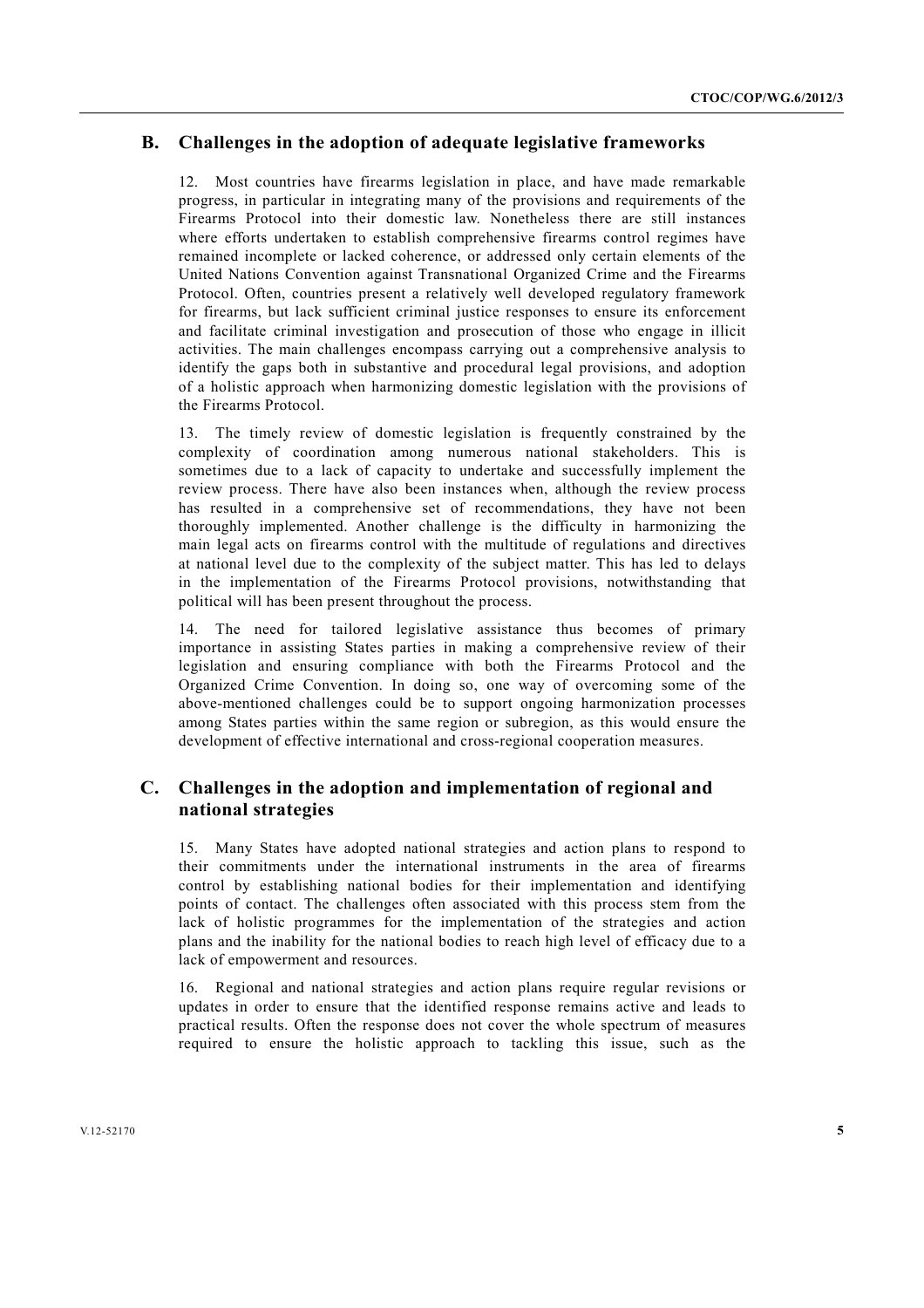establishment of clear objectives; the definition of operational goals and functional areas; the specification of the tasks and composition of the regional or national body responsible for the implementation; and the empowerment of the focal points to effectively perform their functions.

## **D. Lack of resources for implementation**

17. Regional and national bodies responsible for the implementation of the firearms control strategies encounter, in specific cases, continuous constraints related to human and financial resource in accomplishing their tasks. The sustainability of the progress achieved by these bodies is often endangered by shifting priorities within the regional or national context and the scarce resources made available to them. In many cases the capacity developed within these bodies is lost as a result of administrative restructuring and turnover of personnel. Another challenge is the difficulty of sustaining a level of funding over mid- and long-term periods, which would ensure complete implementation of their mandate.

18. Many States parties have expressed concern that they lack resources and capacity to implement some of the operational goals of their national strategies, such as the development of systems for ballistic testing and record-keeping, for electronic weapons registration; and to secure equipment such as marking machines, scanning devices, as well as environmentally friendly technologies for destruction of firearms, their parts and components and ammunition. In some instances, an impediment to implementing the Firearms Protocol provisions on record-keeping, marking and tracing has been the inaccurate maintenance of registration systems or registration systems which are incomplete and not interlinked with other databases.

19. The mandatory requirement under the Protocol to ensure marking at the time of import continues to represent a challenge for both developing and developed countries. This is often due to logistical difficulties associated with the organization of the process and issues related to firearm warranties, as well as a lack of technical equipment, and non-establishment of clear responsibilities among the national institutions included in the process. In relation to the impact on structural integrity and performance of firearms, States also identify damage to firearm aesthetics and technical difficulties in marking on certain materials with import marking problems. Costs and collateral impacts of implementing import marking procedures have been also considered as constraints to a decision to implement this provision.

20. The improvement of the tracing ability of many State parties requires sustainable investment in capacity development and technical assistance. Often State parties do not maintain central registries and the exchange of information among national, subregional and regional databases, when available, is a time-consuming process that does not allow for effective combating of illicit trafficking in firearms.

21. Some State parties still experience difficulties with identifying expertise and securing the resources for the implementation of an effective system of import, transit and export regulations under the Firearms Protocol. The main concerns are related to the adoption of legislative frameworks, the development of institutional capacities for implementation, and ensuring the necessary levels of coordination for effective decision-making by relevant national authorities.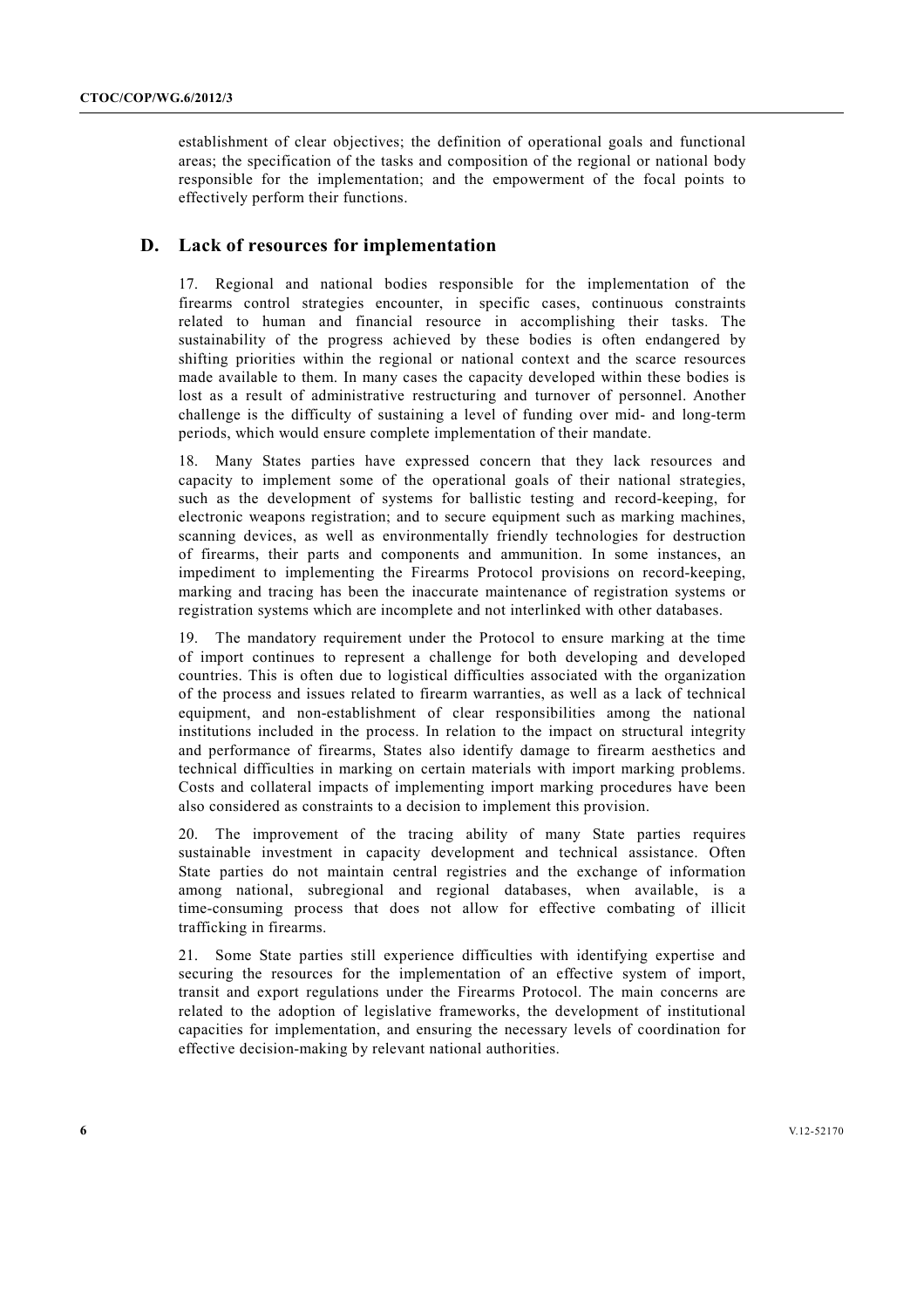# **E. Challenges in the implementation of security and preventive measures**

22. The Firearms Protocol establishes the obligation for State parties to ensure the security of firearms, their parts and components and ammunition at the time of manufacture, import, export and transit through their territories and to increase the effectiveness of import, export and transit controls, including, where appropriate, border controls, and of police and customs transborder cooperation. Some States have experienced challenges in preventing thefts, losses and/or diversion of firearms and ammunition from both military and police stockpiles as well as from private hands. Reasons for these security breaches include among others the lack of resources to maintain and upgrade the physical security of the depots; insufficient personnel training on stockpile management procedures; outdated or not available standard operating procedures; lack of centralized registration and monitoring systems and slow implementation of the existing normative provisions or modern technologies.

23. In many instances, porous borders and weak border control capacities, as well as limited abilities to enforce effective maritime and air control mechanisms, are considered among the major impediments to combat firearms trafficking and prevent the expansion of the risk of potential new trafficking trends. Many State parties have not upgraded their air trafficking control systems, and do not have sufficient capacities to undertake risk assessments and adequate profiling of sea containers, as well as air and land cargoes in order to identify high risk shipments that depart or transit their countries.

## **F. Challenges in the criminal justice response**

24. The criminalization of illicit manufacturing of and illicit trafficking in firearms, their parts and components and ammunition; as well as of falsifying or illicitly obliterating, removing or altering the marking(s) on firearms is one of the pillars of the Firearms Protocol.

25. In many States, the criminal justice response to trafficking in firearms is significantly hampered by a lack of specific knowledge on firearms trafficking among criminal justice practitioners; weak investigations capacities of these forms of trafficking; and weak capacity to undertake risk assessments and profiling of potential trafficking cargoes. Special investigative techniques and other provisions contained in the Organized Crime Convention are not always sufficiently used by State parties to deal with firearms specific cases.

26. Another impediment is the lack of a critical number of criminal justice practitioners with the required specialized skills to lead national efforts to prevent, detect, investigate, prosecute and adjudicate cases of firearms trafficking. The need for assistance and advice has been identified for the possible establishment and strengthening of specialized multi-disciplinary units on border control and specialized investigative teams on firearms and organized crime.

27. States also experience difficulties in establishing effective international cooperation in criminal matters when it comes to firearms trafficking cases, where, in addition to the problem of different legislation and practices, there are complex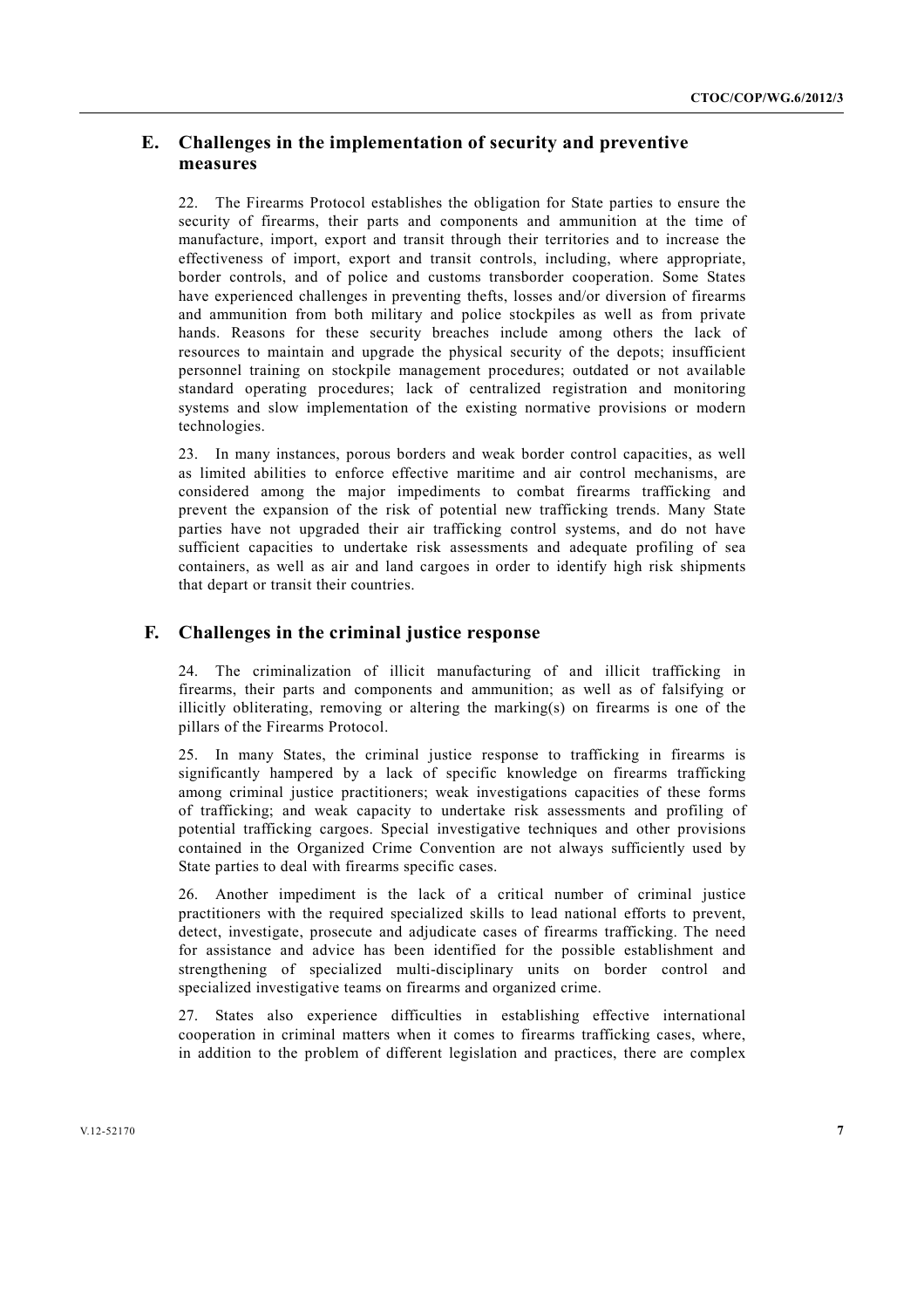issues of jurisdictions and multiple actors that hamper the efforts of countries to cooperate. The result being a very low case-work and even fewer cases of successful investigations and prosecutions of offenders.

## **G. Challenges in the investigation and prosecution of those involved in firearms trafficking and related offences**

28. The illicit firearms trade is characterized by the fact that it relies to a great extent on legal channels such as regular commercial channels or combination of licit shipping and clandestine movements. Unlike other illegal commodities, firearms are durable and long-lasting goods, not subject to a constant contraband flow, but rather to episodic movements, which makes their detection and control particularly difficult.

29. States parties to the Firearms Protocol are required to establish a licensing system for the manufacturing and transfer of firearms, and introduce strict transfer control measures and enforcement provisions. They are also required to establish the criminal offences of intentional illicit manufacturing and trafficking of firearms, their parts and components and ammunition, as well as of falsifying or illicitly obliterating, removing or altering the marking(s) on firearms. Nonetheless, it remains extremely difficult to prevent, investigate and prosecute these offences.

30. National legislation and licensing practices vary to significant degrees in relation to other aspects of the firearms control regime, such as record-keeping and marking. Most countries have established a licensing system for the manufacturing and transfer of firearms, but often these laws are outdated, inadequate or lack the necessary practical and administrative procedures to be effectively implemented. Investigation and prosecution are constrained by contradictory legislation, poorly regulated legal activities and discrepancies in the level of control and enforcement. In many instances there is a lack of subregional and regional legislative harmonization, which is also an impediment to effective criminal investigation and prosecution, often aggravated by the fact that not all countries have introduced appropriate criminal offences for illicit manufacturing of and trafficking in firearms and ammunition.

31. In addition, practical and operational challenges such as weak law enforcement structures and border control capacities, lack of specialized knowledge and training of enforcement officials, insufficient human and financial resources and technical equipments further compound effective investigations and prosecutions. A number of challenges make collective actions in this field particularly difficult, including those that stem from the insufficient levels of regional and international cooperation, both at law enforcement and judicial levels, combined with increased risks for law enforcement and prosecution services to be exposed to threats and attacks from criminal groups.

## **H. Challenges in information exchange**

32. Since its entry into force on 3 July 2005, many States parties to the Firearms Protocol have accumulated a body of knowledge and good practices for its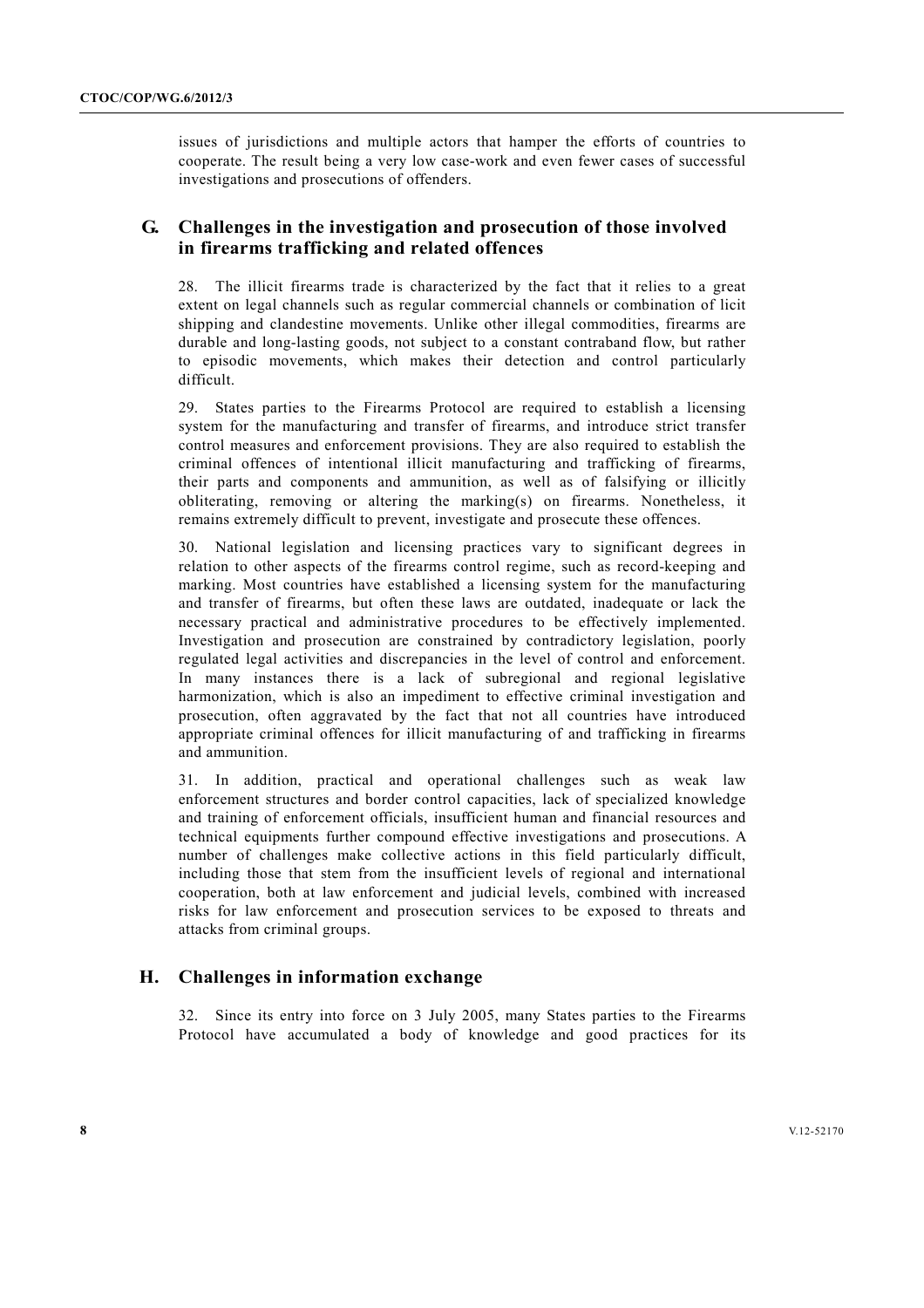implementation that could be increasingly shared, in compliance with their respective domestic legal and administrative systems, with other States parties.

33. Such an exchange of information is specifically referred to in the Protocol, which encourages States to share relevant case-specific information on matters such as authorized producers, dealers, importers, exporters and, whenever possible, carriers of firearms, their parts and components and ammunition, as well as general information on matters such as organized criminal groups known or suspected of taking part in these activities, means of concealment used in the illicit manufacturing of or trafficking in firearms, and the methods and means, points of dispatch and destination and routes customarily used by organized criminal groups, and to exchange also their legislative experience and practices in countering these crimes. This also includes the exchange of scientific and technological information among law enforcement and cooperation among States.

34. This information exchange could be improved by providing regular updates on the implementation practices including best practices of record-keeping, marking and deactivation of firearms; and guidelines on efficient measures for confiscation, seizure and disposal of firearms, their parts and components and ammunition. It could further include also topics that would help States parties better analyse and devise practical approaches in combating illicit trafficking including updates of current projects, extent of firearm theft in each country; levels of arms flows, internally and externally; patterns of both legal and illegal acquisition; impact of arms on society; and best types of public awareness campaigns.

35. Many States and subregions are increasingly engaging in various forms of information exchange, often facilitates by international, regional and subregional organizations through the establishment of platforms for regular meetings and exchanges. However, despite these improvements, the level of interaction and exchange still varies significantly among countries and regions, and is often still at an early stage. It is important, to develop durable and sustained confidence-building measures to generate the necessary trust among States and practitioners to facilitate the actual information flow.

# **III. Good practices in countering the illicit manufacturing of and trafficking in firearms, their parts and components and ammunition, and measures to facilitate the implementation of the Firearms Protocol**<sup>3</sup>

36. The United Nations Office on Drugs and Crime (UNODC) has advocated for the adoption of an integrated and multidisciplinary approach to the implementation of the Firearms Protocol. This approach takes into account the multidimensional nature of firearms control and seeks to give added value to the ongoing efforts for improvement of the firearms control undertaken at national, subregional and regional levels. The *Legislative Guides for the Implementation of the United* 

**\_\_\_\_\_\_\_\_\_\_\_\_\_\_\_\_\_\_** 

<sup>3</sup> Many of the good practices mentioned in this section have been identified in the Technical Guide to the implementation of the Firearms Protocol and by the International Small Arms Control Standards developed by the United Nations Coordinating Action on Small Arms (CASA).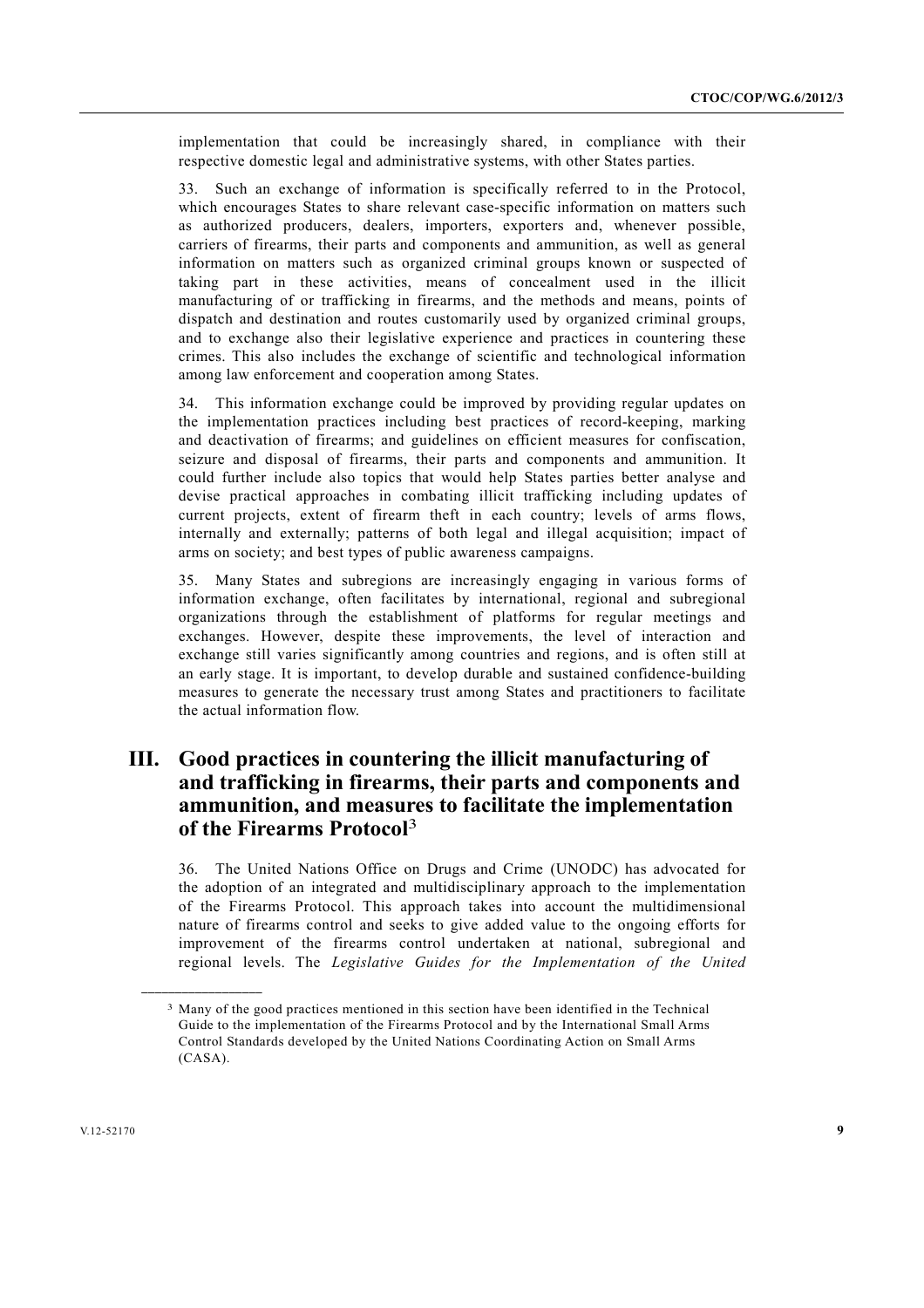*Nations Convention against Transnational Organized Crime and the Protocols thereto* and the *Model Law against the Illicit Manufacturing of and Trafficking in Firearms, Their Parts and Components and Ammunition*, developed by UNODC, already provide for good practices in the field of legislative implementation of the Firearms Protocol. Other practical measures and good practices have also been reflected in the technical guidelines, developed by UNODC, in order to assist State parties in implementing the more technical aspects of the Protocol and establishing effective firearms control measures.

### **A. Preventive measures**

#### **Marking**

37. Traceability of firearms is a key element in preventing, combating and eradicating illicit manufacture of and trafficking in firearms. Marking and record-keeping are important stages of the tracing process. Three articles of the Firearms Protocol address the marking of firearms. Article 8 requires that firearms be marked at the time of manufacture, when they are imported and when they are transferred from government stocks to permanent civilian use. Article 6, paragraph 2, addresses the marking of confiscated or seized firearms that will be disposed of as opposed to destroyed and article 9, subparagraph (c), foresees marking of deactivated firearms.

38. Effective marking systems allow State parties to establish strict controls over the manufacture and transfer of firearms, their parts and components and ammunition. Once a firearm or ammunition is marked and duly registered, State parties are better able to track illicit firearms and ammunition so that they can detect where they are diverted from the legal into the illicit trade. Marking also aids law enforcement authorities in identifying the source of firearms used in criminal activities.

39. The Firearms Protocol sets the minimum standards which must be implemented in domestic law. It requires the unique, simple and user-friendly marking of firearms. The Protocol does not require the marking of parts and components of firearms, nor marking of and record-keeping for ammunition. State parties are encouraged pursuant to article 34, paragraph 3, of the Organized Crime Convention to adopt stricter measures in domestic law wherever they would be deemed useful in preventing and combating transnational organized crime.

40. Many States apply classical markings at the time of manufacture. The classical marking consists of the serial number, the country or place of manufacture and the name of the manufacturer. A set of good practices has been identified within the process of classical marking. Classical marking could be applied on more than one part, or component, of the firearm, including at least one critical part such as the barrel, and/or slide, or cylinder of the weapon. This practice would help make it more difficult to erase all existing markings and would also permit the use of a range of different marking techniques. It would also help reduce the risk of trafficking of single parts and components of firearms. Another good practice is to apply the serial number on a part of the weapon designated by the manufacturer as essential, for example, the frame and/or the receiver. This means that the destruction of this part, in an effort to erase the marking, would render the weapon permanently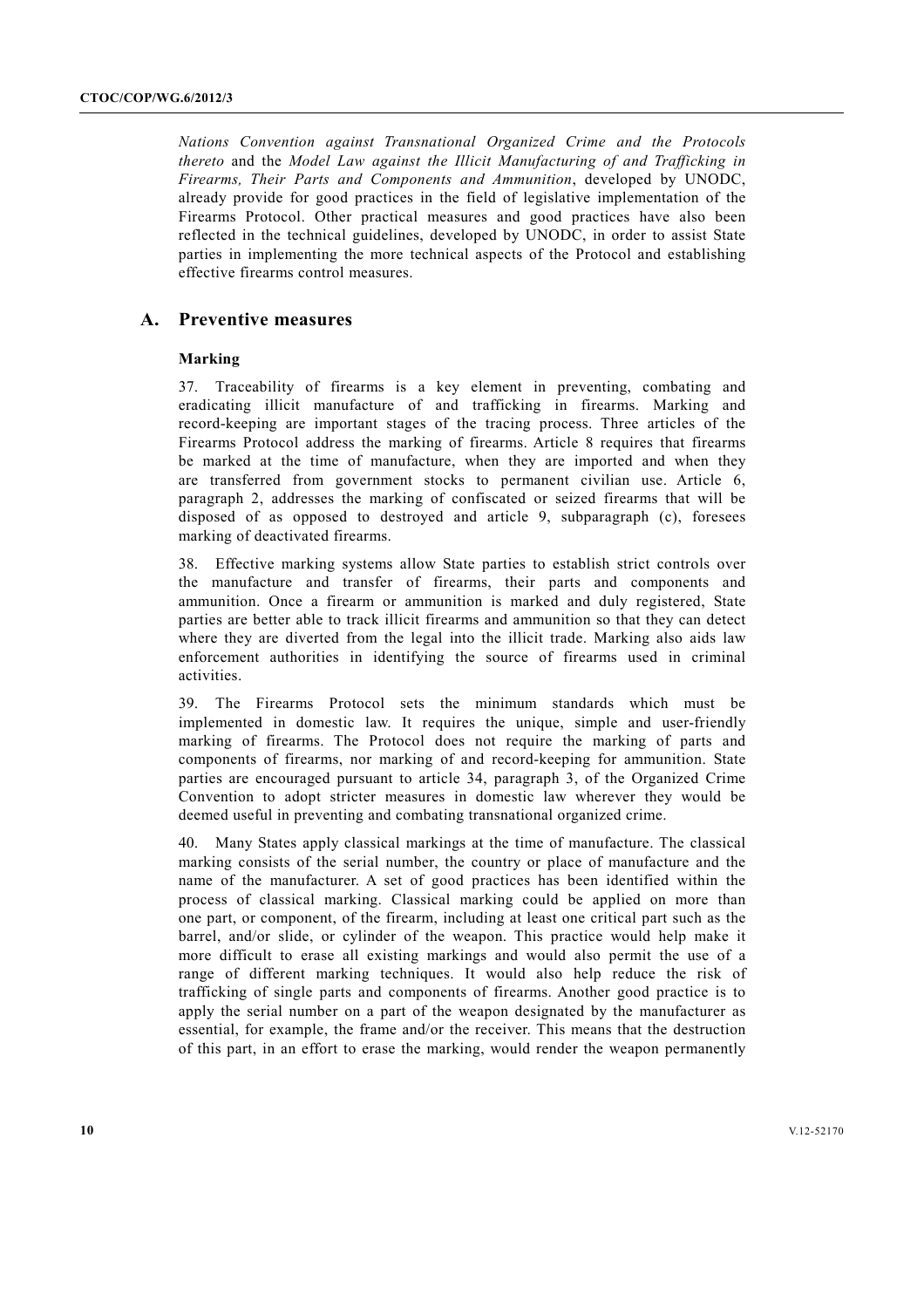inoperable. Moreover, it would be preferable if it is only possible to replace the essential part with another essential component from the original manufacturer that also has a unique marking.

41. Article 8, paragraph 1 (a) of the Protocol sets out the minimum information that needs to be marked on a firearm at the time of manufacture. A good practice is to mark additional information on firearms that would assist with more accurate identification and tracing, taking into account new developments in marking and identification of firearms such as year of manufacture; make, model, type and calibre; purchaser's identity and the country of destination. Examples of additional information include also marking of insignias as well as names or initials of State security forces to which firearms are transferred.

42. Some State parties apply both classic and security markings. Security markings contain the same information as classical marking but are applied to component parts of the weapon that are difficult to manipulate after a firearm has been manufactured and that, if tampered with, would render the weapon unusable. As a good practice, the firearm would ideally have both a classical marking and a security marking. Security markings provide a form of back-up marking in case the classical marking is tampered with. It has been established as a good practice to place security markings on components that are difficult to access after manufacture so that they are less likely to be erased or tampered with, including for example, the ejector, breech block, extractor, the frame or the inside of the barrel.

43. States have used a variety of marking techniques for firearms. A good practice for choosing an adequate technique is to select one that meets the following criteria: (i) it does not damage the performance and technical quality of the weapon; (ii) marking is legible, practically indelible, durable, difficult to falsify and preferably recoverable through a restoration process; (iii) it can be applied in a practical manner; (iv) it can be applied to several parts of the firearm; and (v) the cost per unit produced is affordable. The following are different processes currently in use by State parties for marking firearms — stamping, casting, mechanical engraving, laser engraving, electrochemical methods, and radio frequency identification. Additional marking methods currently used in other sectors are being studied for potential use in marking firearms.

44. A good practice for a marking technique used in classical marking is to apply the stamping method, unless the material requires otherwise. This technique has emerged as the preferred method of marking parts of a classical marking, such as the serial number, since there is a greater possibility of retrieving erased numbers that have been stamped as opposed to recovering numbers that have been engraved on the firearm. The marking that is placed on an essential part of a firearm is marked to a depth of at least 0,20 mm. A good practice for additional markings is to use mechanical or laser engraving, if such markings are numerous and long, and if a firearm is already assembled. On the weapon's surface, markings effectuated with engraving should be to a depth of at least 0,10mm. A good practice for security markings, depending on the component being marked, is to apply mechanical and/or laser engraving or laser perforation directed by computer. Laser perforations could, additionally, be covered by a polymer and read as a data matrix under infrared lighting.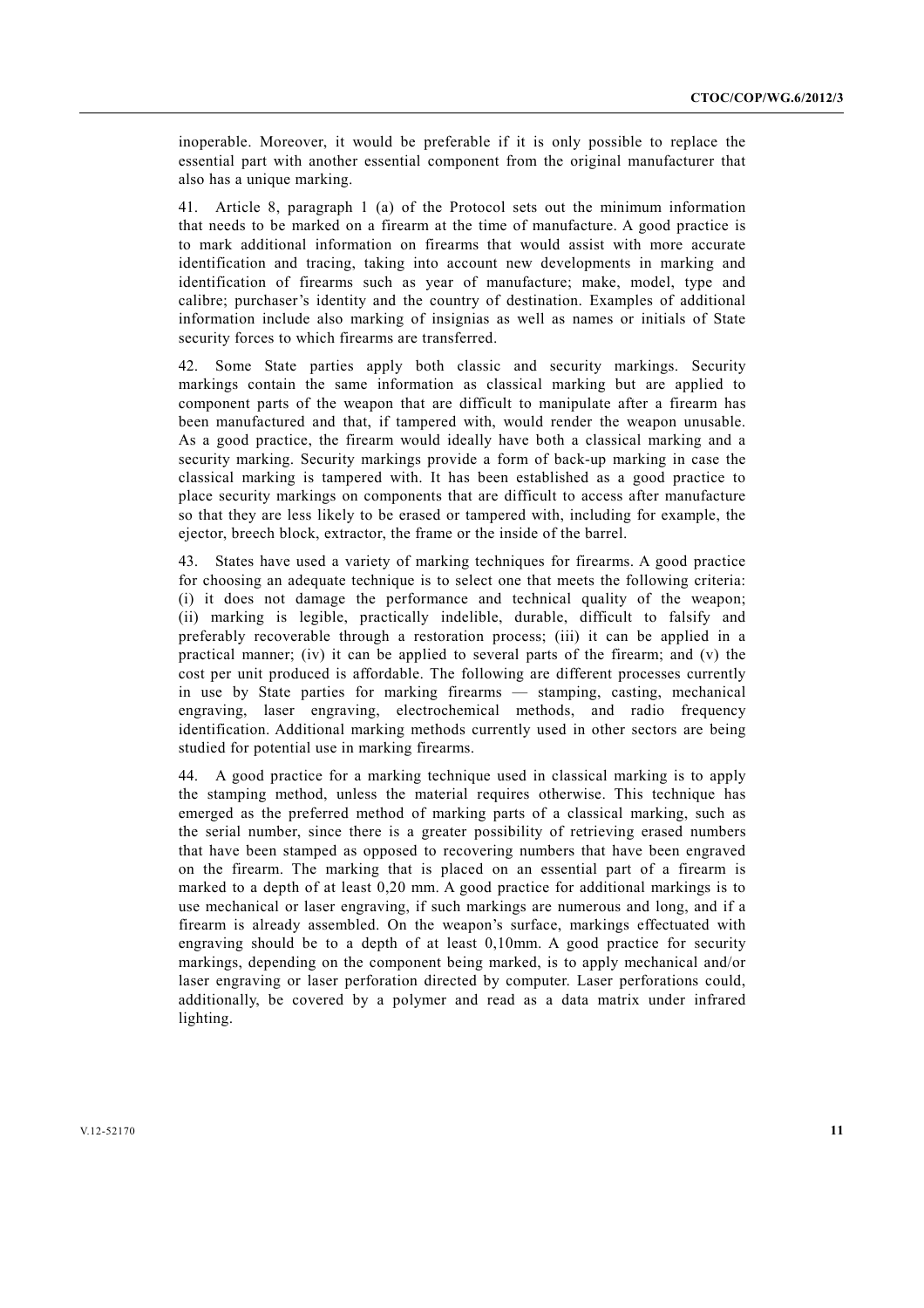45. Article 8, paragraph 1 (b), of the Protocol requires simple marking on imported firearms that allows identification of the country of import and, where possible, the year of import so as to enable the firearm to be traced when necessary. A good practice in this specific case is to have the marking applied by the country of import and to place the marking adjacent to the classical marking, using a technique that preserves the technical quality and performance of the firearm, and can be used to mark different parts depending on the material and form. In this respect, the most suitable may be laser engraving.

#### **Record-keeping**

46. Article 7 of the Firearms Protocol outlines the obligation on State parties to maintain records on firearms. Article 7 has two requirements: (i) that records must be maintained on all firearms that are present in the State party concerned (subparagraph (a)); and (ii) that records be maintained on firearms that are the subject of international transactions (subparagraph (b)). Such databases may be in either electronic or manual format. The Protocol does not indicate which method of record-keeping should be chosen; it is for each individual State to determine which format best suits its needs and capabilities.

47. Many State parties have established the development and maintenance of centralized electronic databases as a good practice. Electronic databases permit fast and precise response to requests for information. They also offer versatility as well as multiple user access. However, not all State parties have the necessary infrastructure to support an electronic database. The cost of developing and maintaining such databases may also be too high. In many countries, the communication infrastructure is unable to support an extensive database that reaches remote areas of the country. The alternative to an electronic database is a well-developed manual system, which provides essentially the same information. The disadvantage to a manual system, however, is that it may take longer to retrieve the requested information and that manual records are more easily exposed to the risk of being destroyed, lost or stolen, than electronic records, which can more easily be kept also in the form of multiple backups.

48. In the framework of some regional instruments, the possibility of establishing regional registries of firearms is being considered. In other subregions, countries are discussing the possibility and feasibility of harmonizing their record-keeping systems, including the nomenclature and categorization schemes, with a view of facilitating the information exchange, as well as creating the conditions for the establishment of a common registry.

#### **Import, export and transit controls**

49. Article 10 of the Firearms Protocol contains the basic requirements of States to establish effective systems of control of the import, export and transit of firearms, their parts and components and ammunition, across national boundaries. The systems of control need to be implemented whether the import, export or transit involves a commercial sale directly from a company, a brokered sale through a dealer, a sale from a State-owned firearms manufacturer or other type of transaction or transfer that is international in nature.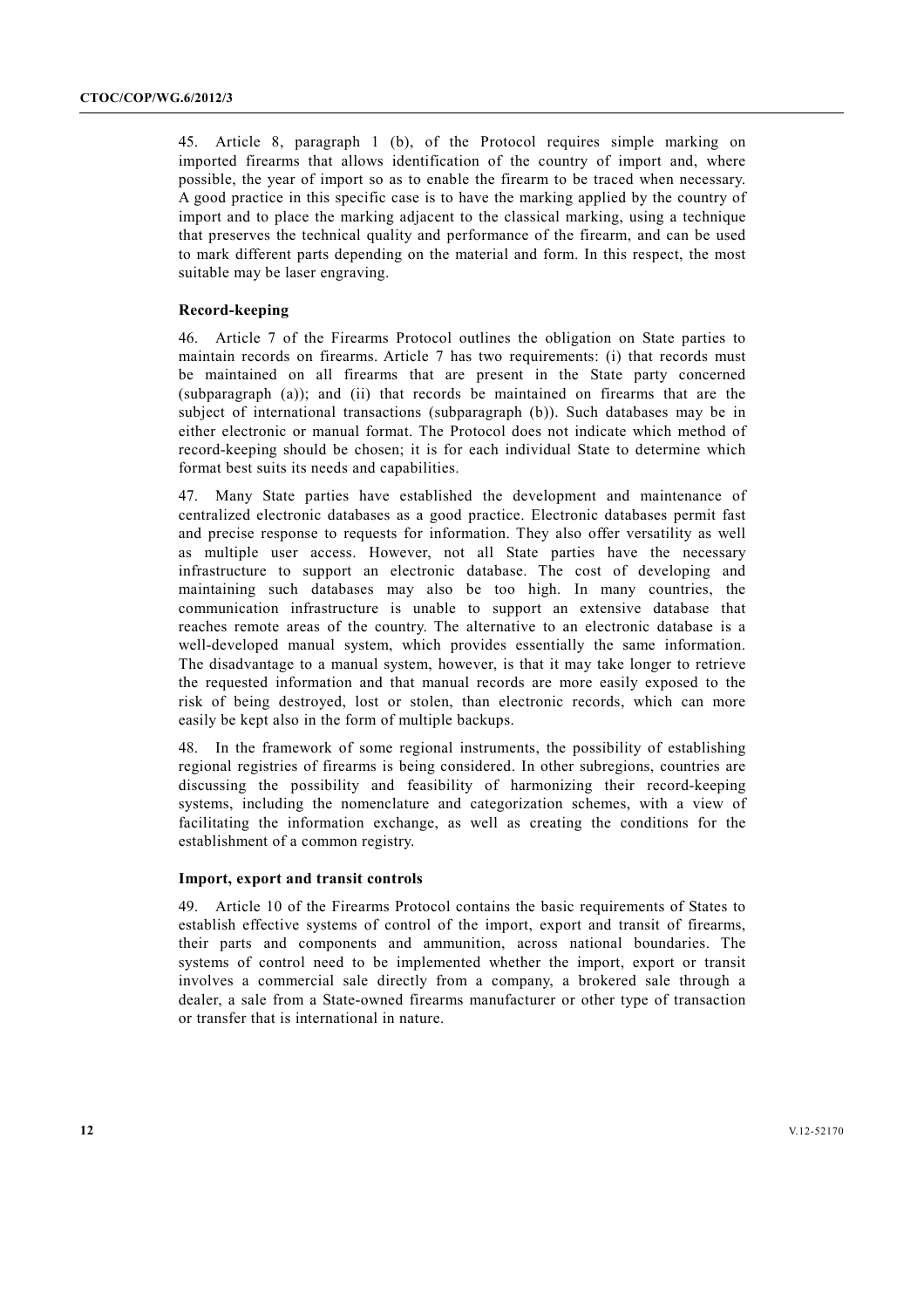50. Many State parties and regional organizations have developed good practices that work towards the establishment of an effective system of export and import licensing or authorization. Such good practices typically consist of elements including: the establishment of a designated transparent and impartial authority or decision-making mechanism to control transfers of firearms; adoption of clear rules on import, export and transit application and licensing procedures and requirements; development of user guides for the implementation of these rules; well-functioning inter-agency coordination; use of international cooperation; ability to enforce decisions in timely manner; and reliable mechanisms for record-keeping.

51. Which governmental agency or body is vested with the authority to issue licences varies depending on the country and the types of institution in existence. Many designated national authorities have established as a good practice an objective and transparent decision-making process. All decisions made in response to an application for import, export or transit are issued in writing. When an applicant is denied an import or export licence, there is an appeal mechanism in place allowing the applicant to dispute the decision within a certain period. The designated authority and any appeal body are guided by clear rules and governmental policies on import and export controls that are accessible by the parties involved in the transaction.

52. According to article 10, paragraph 4, the importing State shall, upon request, inform the exporting State party of the receipt of the dispatched shipments of firearms and/or ammunition. Some State parties have established as a practice to perform post-export control measures. This procedure includes a request for verification that the shipment has reached its intended destination or/and carrying out of post-delivery verification. On-site verification has proven to be a very effective way to obtain a guarantee that the shipment has reached its destination.

#### **Confiscation, seizure and destruction of firearms, their parts and components and ammunition**

53. Article 6 of the Firearms Protocol introduces the confiscation, seizure and destruction of illicitly manufactured or trafficked firearms, their parts or components and ammunition, unless some other form of disposal has been authorized, as prevention measures.

54. A good practice for implementing the provision on confiscation is considered to be the adoption of laws enabling confiscation, as well as the establishment of powers to search for and to seize firearms, their parts and components and ammunition, with the possibility of seeking a court order for forfeiture or confiscation.

55. Implementation of the requirement for seizure includes the recording of all information related to the seized item(s) in a formal document and ensuring safe storage pending disposal. In this way, if the firearm or ammunition is subsequently lost or stolen, law enforcement officials should retain a detailed record of the weapon.

56. The destruction of confiscated and seized weapons, their parts and components and ammunition is considered as a best practice for disposal. Choosing which is the most suitable method for destruction depends upon a number of factors, such as the quantity of firearms or ammunition to be destroyed, their type and location, the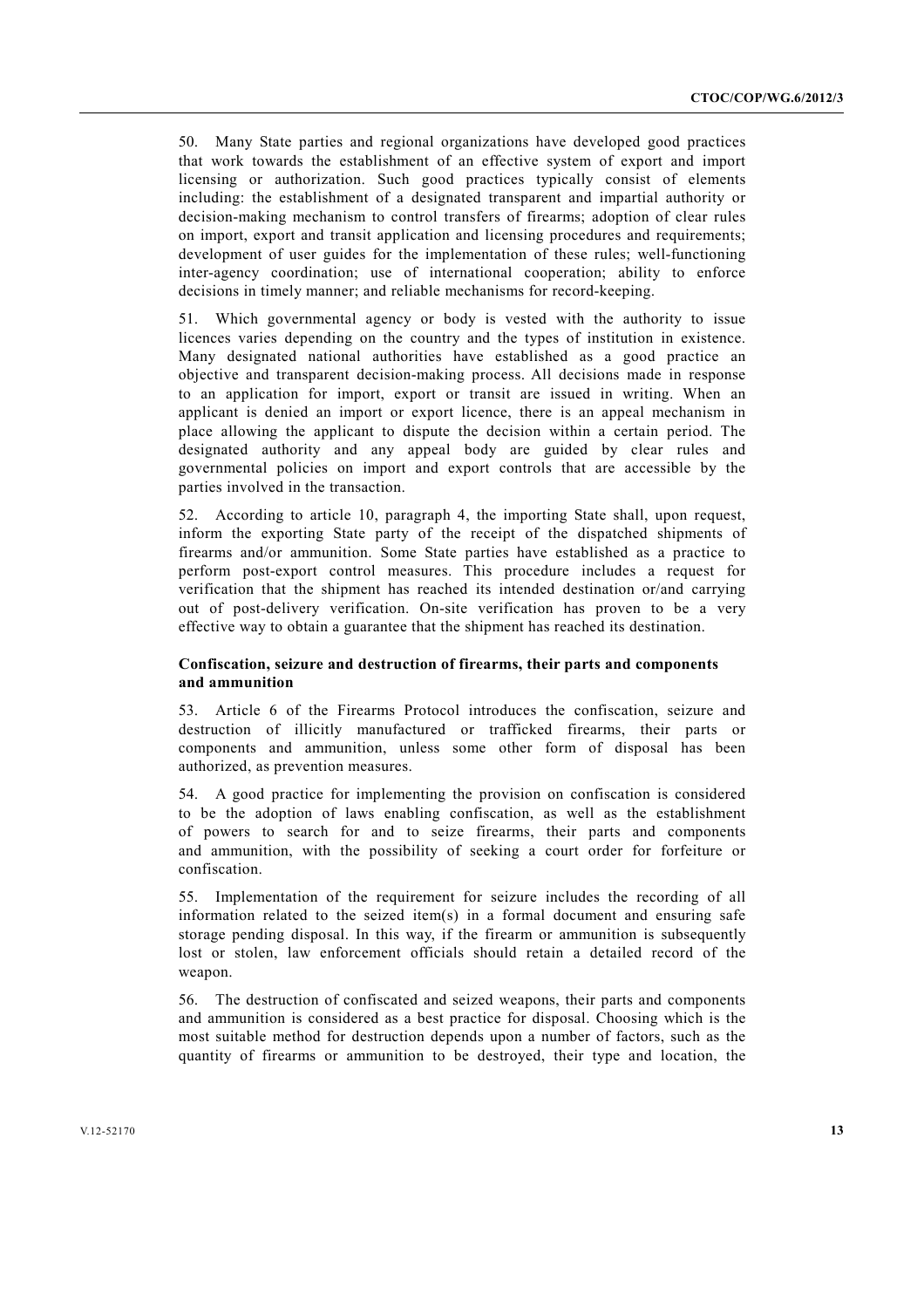environmental impact and the cost of the destruction process including the personnel and equipment required. The main consideration when choosing which destruction method to use is that it must ensure that the firearms, once destroyed, are damaged beyond the point at which they can ever be used again. This also applies to the parts and components of a firearm. It is also important to ensure that destruction takes place only once all legal processes have been completed, as the firearms may be required as evidence in legal proceedings. The most effective methods used for destruction of firearms, their parts and components include smelting, shredding, cutting by oxyacetylene, plasma or hydraulic shears. The most commonly used methods for destruction of ammunition include open burning, open detonation and industrial demilitarization.

## **B. Criminal justice response**

#### **Criminalization**

57. Article 5 of the Protocol establishes a series of offences relating to the illicit manufacturing of and trafficking in firearms, their parts and components and ammunition, to ensure that States parties establish a legal framework within which legitimate manufacturing and transfer of firearms can be conducted and which will allow illicit transactions to be identified, to facilitate the prosecution and punishment of offenders.

58. The Protocol requires the criminalization of the following three categories of offences involving "illicit manufacturing", "illicit trafficking" and tampering with firearm markings:

 (a) Illicit manufacturing, which encompasses: (i) any manufacturing or assembly of firearms without marking; (ii) any manufacturing or assembly from illicit (trafficked) parts and components; and (iii) any manufacturing or assembly without legal permit or authorization;

 (b) Illicit trafficking, which includes: (i) any transnational transfer without legal authorization; and (ii) any transnational transfer if firearms are not marked;

(c) Removing or altering serial numbers or other markings.

59. The basic requirements to establish criminal offences are found in article 5 of the Protocol, but the actual content of the various offences depends on other provisions. The content of the "central" offences of illicit manufacturing and illicit trafficking are themselves terms defined in article 3. States have made reference to the definitions of the terms "firearm", "parts and components" and "ammunition" when drafting domestic legislation. Specific elements of the central offences are also linked to the other obligations under the Protocol concerning marking and the issuance of authorizations or licences to import or export.

60. In addition to the offences noted above, article 5, paragraph 1 (c), establishes a further group of offences criminalizing a list of activities that render the markings on a firearm unintelligible or inaccurate, making it impossible to uniquely identify the firearm or trace it against past records created using the original marking. These offences generally support the policy of ensuring that firearms can be identified and traced. These offences apply to all conduct that involves tampering with the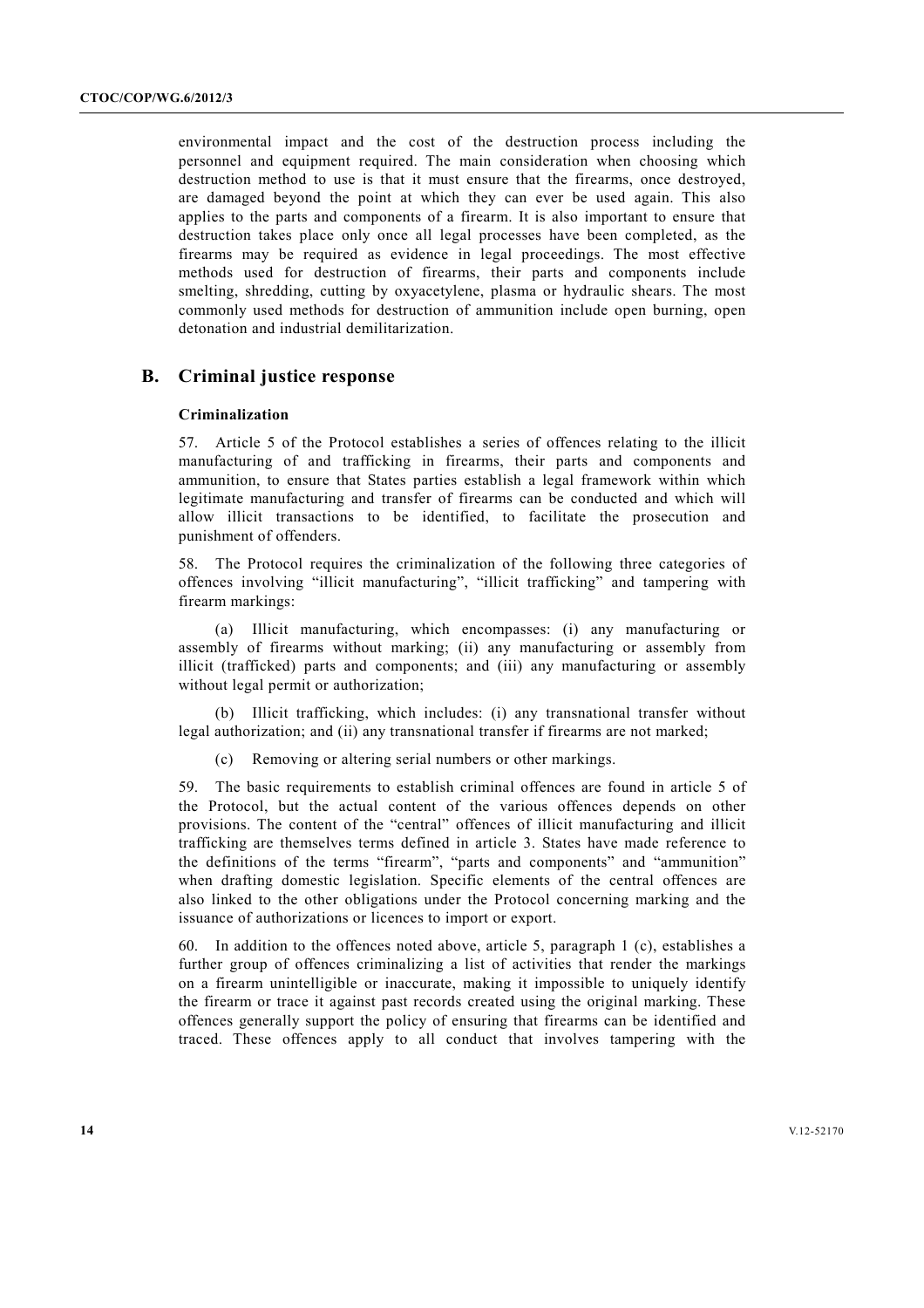markings at any time after the manufacturing or assembly process is complete, with the exception of cases where markings are altered or added pursuant to some legal authority.

61. The implementation of a comprehensive national firearms control regime may go beyond the strictly mandatory Protocol provisions and include additional optional provisions, as encouraged by the Protocol itself. Where this is the case, States may consider also introducing additional non-mandatory criminal offences, to allow for stricter control and enforcement measures, such as in the area of record keeping, licensing as well as brokers and brokering control.

### **Investigation and prosecution of firearms-related offences**

62. The Protocol applies to the prevention of illicit manufacturing of and trafficking in firearms and to the investigation and prosecution of offences established under the Protocol, where those offences are transnational in nature and involve an organized criminal group as provided in article 4. The preventive and regulatory requirements for States to mark and record their arms and the related transfers, and to establish functioning licensing authorities to regulate the legal process of manufacturing and transfer of arms and ammunition are geared also towards the creation of conditions that facilitate firearms related investigations.

63. Firearms play a crucial role in the genesis and investigation of criminal offences. The timely tracing of illicit firearms and ammunition allow to track back the history of all the legal transfers and movements of a firearm, and to detect the moment where the firearm was diverted into the illegal circuit. Broader collateral investigations on firearms and ammunition, including the tracking of firearms related financial transactions, can provide invaluable contributions and mark the turning point in complex organized crime and terrorism cases. Apparently simple cases involving a firearm can develop into broader international trafficking cases involving organized crime or terrorist groups, due to effective international cooperation and tracing of the gun, and appropriate use of other forensic and ballistic types of analysis on firearms and ammunition. Such information can contribute to reconstructing the dynamic of a crime, and help clarifying the crime dynamic. In several instances, the ballistic information of ammunition has helped investigators in establishing whether the firearm had been used in previous crimes, thus allowing the determination of possible links among crimes that would otherwise appear as having been committed in isolation. This is particularly important in relation to organized crime or terrorist investigations, where a major difficulty lies in the lack of knowledge of the structure and composition of the criminal groups, including their relationship to other criminal groups.

64. However, in a number of countries, the use of modern investigation techniques and analysis methods on firearms are still of limited use in criminal investigations processes related to organized crime, due, inter alia, to lack of capacities to undertake forensic and ballistic investigations and of human and financial resources, but also to some extent to the lack of awareness of possible investigative gains that can be made through the use of such techniques.

65. A good practice could be to establish as a common practice that all firearms, at the time of manufacturing, are subject to ballistic tests and that this information be recorded and gathered together with firearms specific information. Such a "ballistic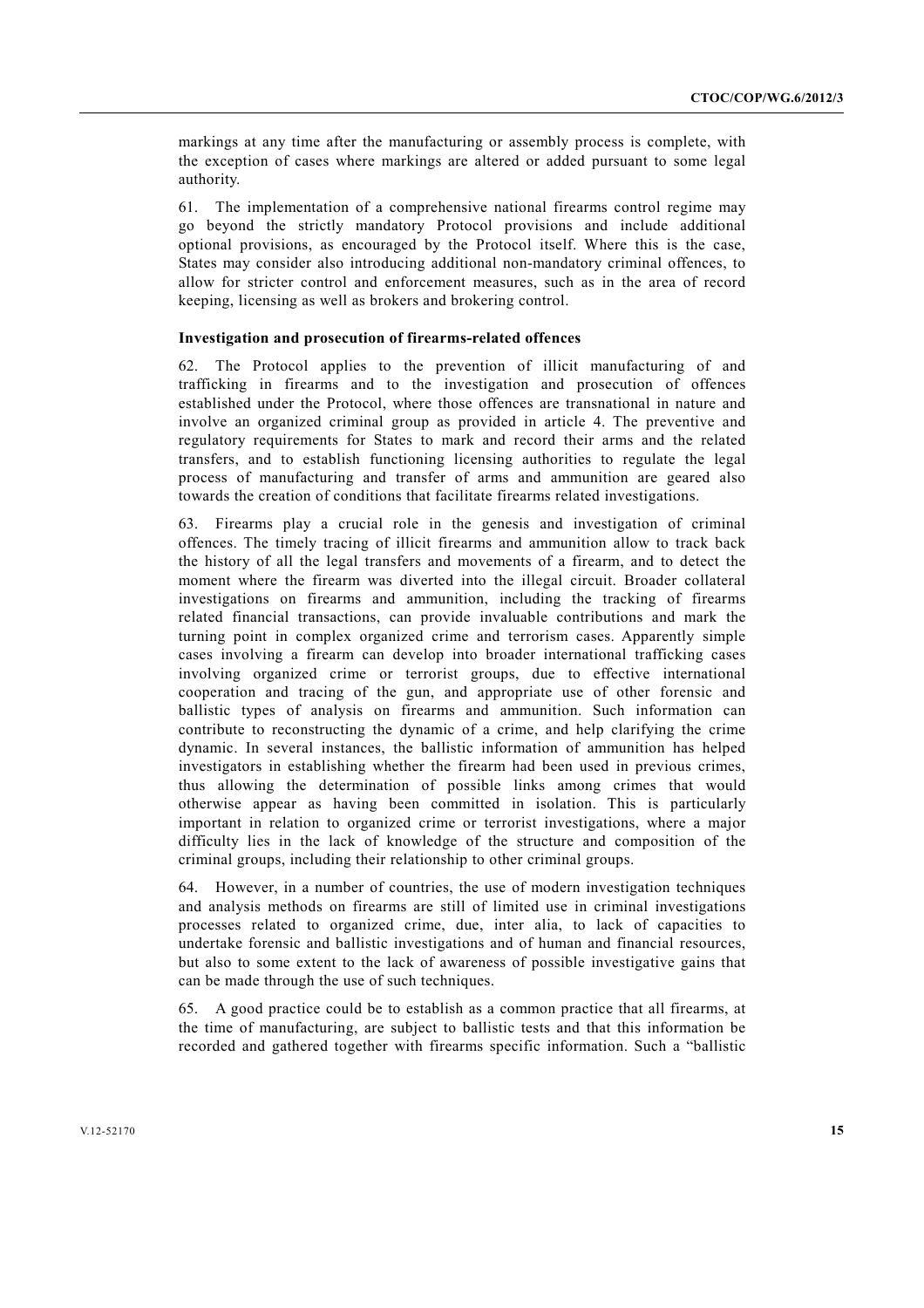fingerprint" could greatly support criminal investigations, notwithstanding the fact that any firearm is potentially subject to post-manufacturing manipulation and that single parts and components could be replaced, thus limiting the value of this information.

66. Crime prevention and criminal justice strategies and measures against organized crime need to include firearms specific investigations as cross-cutting elements of any broader strategy aimed at the dismantling of criminal groups and networks and at bringing offenders to justice. Moreover, firearms control regimes could be further connected to wider criminal justice responses on organized and other serious crimes.

#### **Sharing of information**

67. Illicit trafficking in firearms and ammunition is by definition a transnational activity that involves two or more countries. In order to prevent and combat these forms of crime, States have to be able to gain a full understanding of the phenomenon and its modus operandi and of the groups or individuals involved in these activities. This information is often only partially available in their own country, and States could benefit from working collaboratively with other countries in order to fill their knowledge gap and devise joint efforts and strategies to respond to these global threats. Sharing of information requires not only an adequate legal framework that allows practitioners to exchange and make use of the received information, but also mutual trust and recognition of the effectiveness of the criminal justice system of the other countries.

68. Article 12 of the Firearms Protocol recognizes the fact that States possess a considerable amount of information on the illicit manufacturing and trafficking of firearms and that increased sharing of that information would greatly enhance their capacity to deal with this problem. A good practice has been the establishment of a structure that ensures that the request for information reaches its destination quickly and efficiently, that the requests are handled through a formal procedure, thus ensuring the proper safeguards, checks and balances and that the information gathered is credible and is ultimately admissible in a court of law.

69. Article 12, paragraph 1, requires States to share information on authorized producers, dealers, importers, exporters and, whenever possible, carriers of firearms, their parts and components and ammunition. A good practice is to formulate the request for information as case-specific, and to present a justification in order to convince the State that is being asked to provide information that there exist grounds for it to release the requested information.

70. Article 12, paragraph 2 (a)-(d) of the Protocol, requires States to exchange among themselves information on illicit manufacturers and traffickers, as well as on their methods to prevent, combat and eradicate illicit manufacturing and trafficking. Article 12, paragraph 2 (a), requires the sharing of intelligence on organized criminal groups that are known to take part or suspected of taking part in the illicit manufacturing of or trafficking in firearms, their parts and components and ammunition. The following types of information have proven useful to exchange: names of suspected participants; links to any other organized criminal groups; links to any other forms of organized crime; current investigations against them and past investigations; modus operandi of the organized criminal groups; sources of funding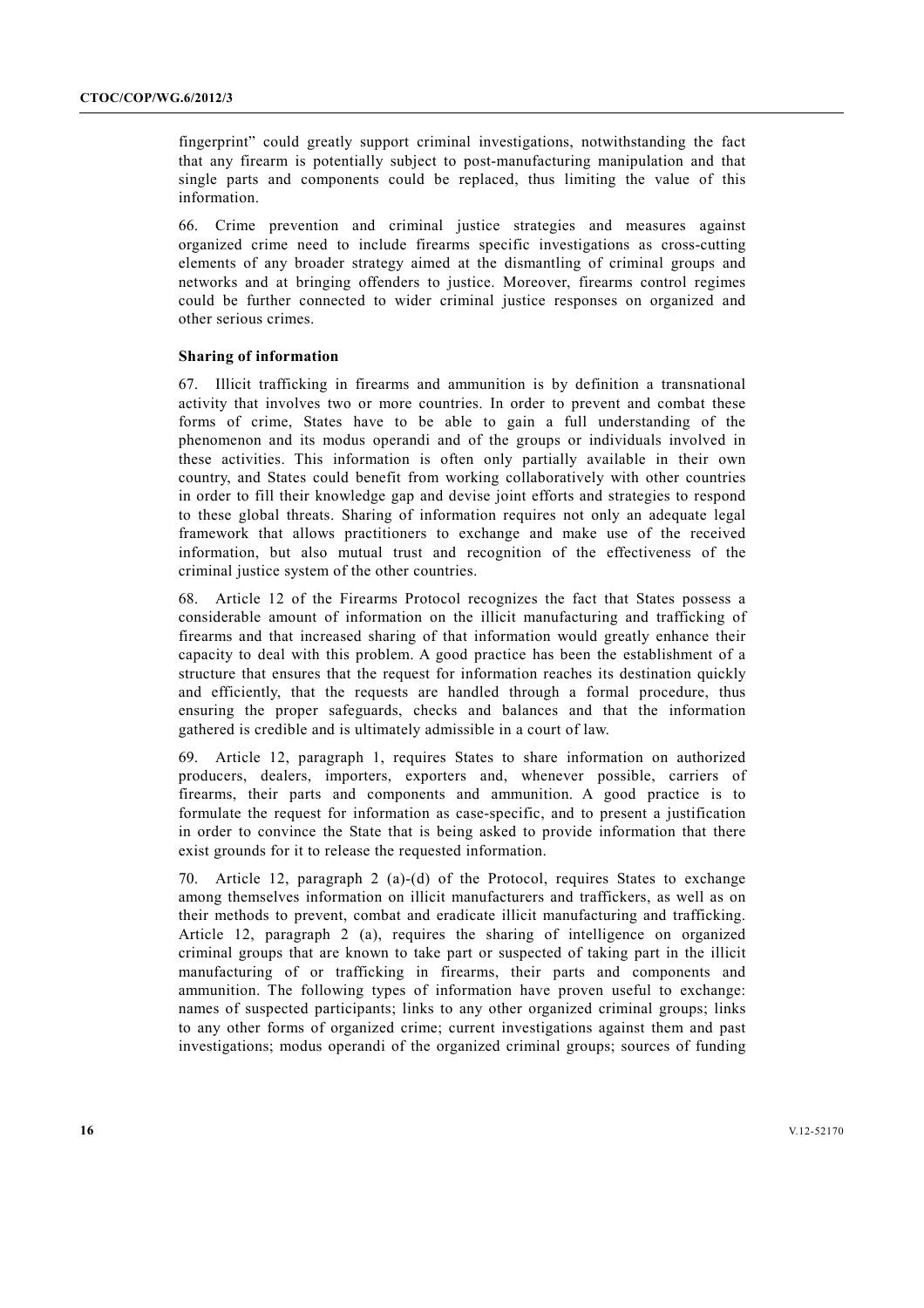of the organized criminal groups; operational structures of the organized criminal groups; and methods of recruiting new members.

71. Article 12, paragraph 2 (d), requires that States share information on legislative experiences and practices and measures to prevent, combat and eradicate the illicit manufacturing of and trafficking in firearms, their parts and components and ammunition. In this respect several good practices have been established: development of regional networks of legal practitioners who regularly meet and provide updates on their successes and challenges; inter-parliamentary workshops for harmonization of the national legislation with the relevant international instruments; development of digest of cases on the organized crime as a tool for sharing best practices.

#### **International cooperation to facilitate the tracing of firearms and the investigation and prosecution of firearms-related offences.**

72. Article 12, paragraph 4 of the Protocol, requires States to cooperate in the tracing of firearms that may have been illicitly manufactured or trafficked, and this cooperation must include providing prompt responses to requests for assistance in tracing such firearms. The purpose of tracing firearms and ammunition is to identify the point at which legally held firearms and ammunition have been diverted into the illicit sphere. For such tracing to occur there needs to be clear information about the last person or body that was known to hold legal authority over the firearms and ammunition. This, in turn, can help in identifying who was responsible for the diversion. Identifying points of diversion can help in holding the responsible persons to account and in preventing future diversions by the same sources.

73. In order to achieve an effective tracing, it has proven important to ensure proper marking, appropriate record-keeping and electronically based tracing systems. A good operational practice is to supply sufficient information to the responding State such as markings, type, calibre, photographs and any other relevant information to the extent possible; description of the illicit nature of the firearms and ammunition; circumstances under which the firearm was found, including identity of any person detained with the confiscated firearm; the legal justification for the request; and the intended use of the information.

74. A good administrative practice is to adopt laws, regulations and administrative procedures needed to deal effectively with tracing requests and to designate one or more national points of contact to exchange information and act as liaison on all requests received.

75. There are several good practices related to responses to a tracing request. They include, inter alia, the acknowledgement of receipt of a tracing request within a reasonable time and the provision of all available information sought by the requesting State that is relevant for tracing the illicit firearms and ammunition. This includes specific information such as the date of manufacture; hidden or other identification markings; special characteristics; date on which technical testing was done; identification of the testing body. Furthermore, in cases when the firearms were legally exported, such information could include the date of export, the importing State, transit States; and final consignee.

76. States have also cooperating with other organizations that have the capacity to provide information regarding the tracing of firearms, such as the International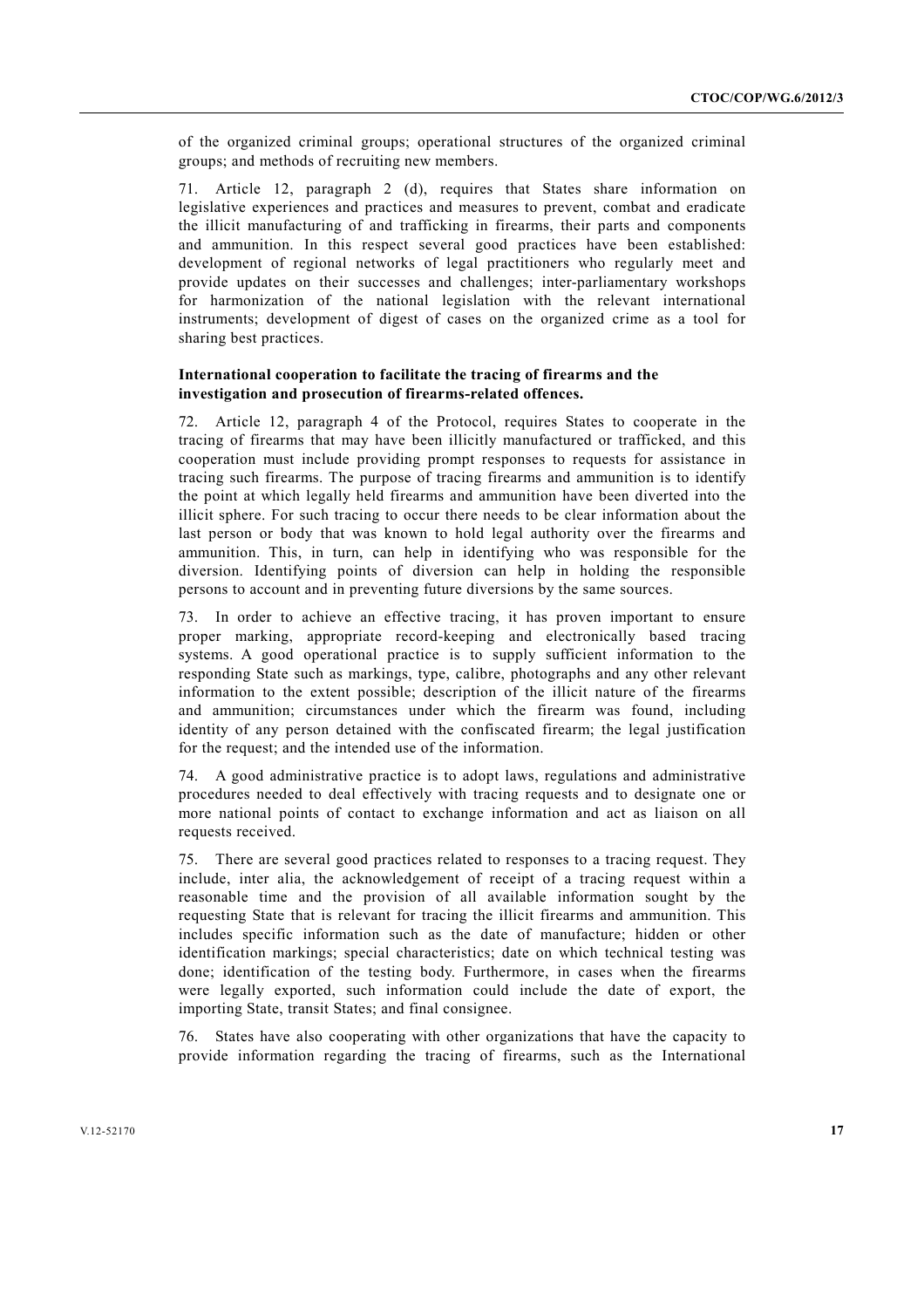Criminal Police Organization (INTERPOL) and the World Customs Organization (WCO). INTERPOL (with its INTERPOL Firearms Tracing System) has been able to provide very specific information relating to a trace, while the WCO provides information that is more general.

77. A good practice has been for States with capacity to provide, within the framework of international assistance, technical and financial support to help build the capacities of those States which currently cannot carry out an effective trace.

# **IV. Conclusions and recommendations**

78. Full implementation of an effective firearms control regime requires an appropriate legislative framework, the coordinated action of various specialized entities with appropriate staffing, as well as technical and financial resources. This is a process in which the State parties have encountered many challenges and, at the same time, achieved considerable progress.

79. The Working Group may wish to consider ways of ensuring sustained financial and technical assistance to implement the recommendations and proposed activities provided below, especially by providing assistance to countries in post-conflict situations and least developed countries.

80. The Working Group may wish to consider the recommendations and proposed activities provided below for possible inclusion in the report on the activities of the Working Group to be presented to the Conference for its consideration, in accordance with resolution 5/4.

#### **A. Recommendations**

81. States parties may wish to (i) consider taking integrated approaches to firearms control, and (ii) ensure that preventive and regulatory measures match with their corresponding criminal justice responses to prevent and combat illicit manufacturing of and trafficking in firearms.

82. States parties may wish to (i) seek ways to deal with unmarked or insufficiently marked firearms that are already in circulation, (ii) consider ways to facilitate States the access to relevant equipment and knowledge on modern marking techniques, and (iii) identify successful measures and experiences with regard to import markings and better control of firearms at their entry ports.

83. States parties may wish to share experiences in the implementation of the system of import and export licenses and authorizations and transit permits established under article 10 of the Firearms Protocol.

## **B. Activities proposed by the United Nations Office on Drugs and Crime**

84. UNODC should assist States through legislative and technical assistance in the establishment and implementation of comprehensive firearms control regimes, in